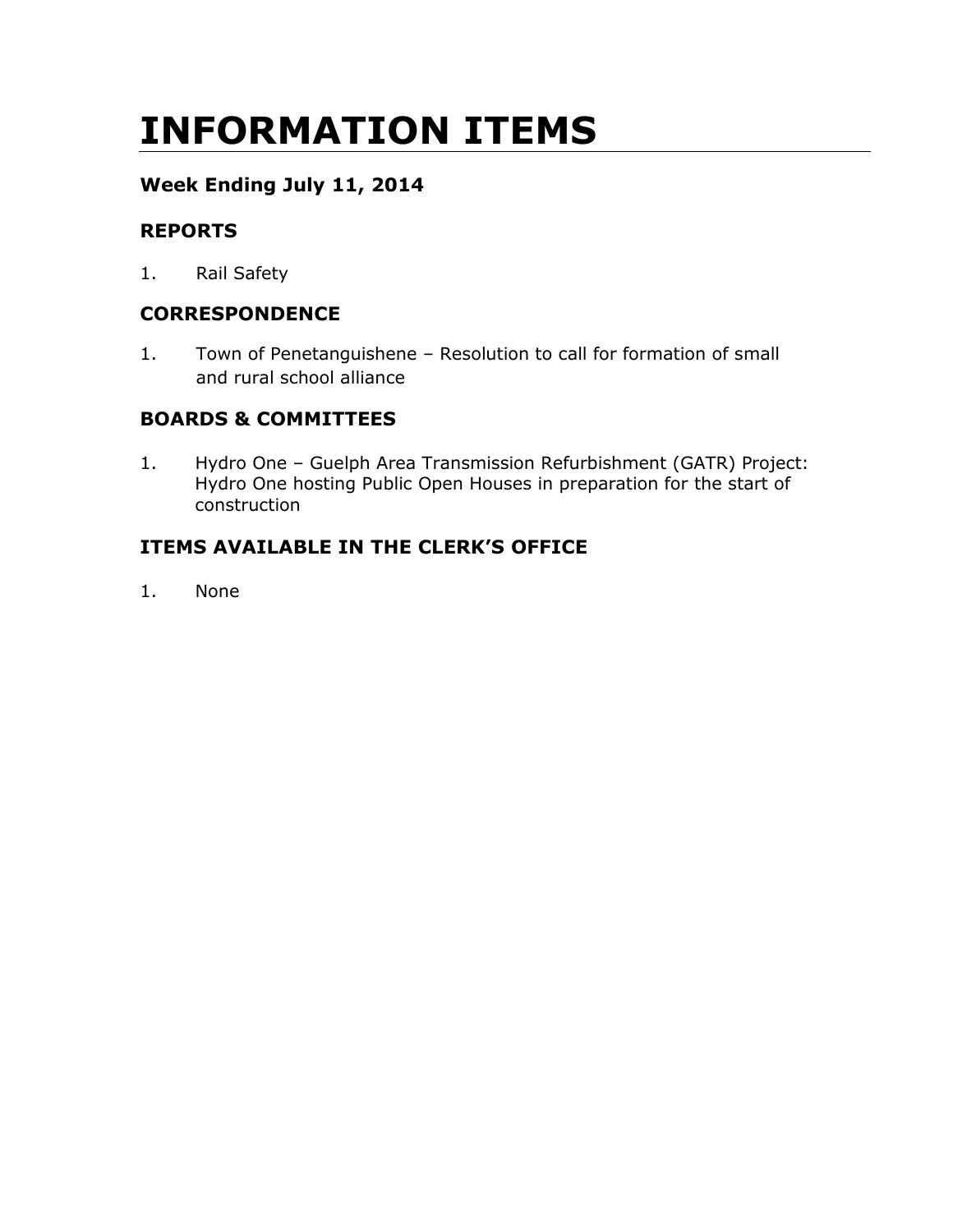

TO City Council

SERVICE AREA Emergency Services

DATE July 9,2014

**SUBJECT Rail Safety**

REPORT NUMBER OTES071432

## **EXECUTIVE SUMMARY**

#### **PURPOSE OF REPORT**

To advise council on the movement of goods through the City on rail lines, potential risks, how the Emergency Plan addresses such potential situations and the limitation on public information conveyance.

### **KEY FINDINGS**

On July  $6<sup>th</sup>$ , 2013 an unattended 74 car railway freight train carrying bakken formation crude oil derailed and burned in Lac-Mégantic, Quebec. This resulted in significant death and property damage and has engendered interest in rail safety issues within the City of Guelph.

### **FINANCIAL IMPLICATIONS**

None for the purposes of this report.

### **BACKGROUND**

The rail disaster in Lac-Mégantic, Quebec showed Canadian's that information on materials travelling by rail through municipalities in Canada was not available to those municipalities or the public.

The responsibility for the railway system in Canada belongs to Transport Canada. Transport Canada manages the system through regulations, standards and programs and they periodically issue protective directions.

#### **REPORT**

On November 20<sup>th</sup>, 2013 Transport Canada issued Protective Direction #32. This direction allowed the City's CAO to register the City of Guelph Community Emergency Management Coordinator (Harry Dunning) with The Canadian Transport Emergency Centre (CANUTEC).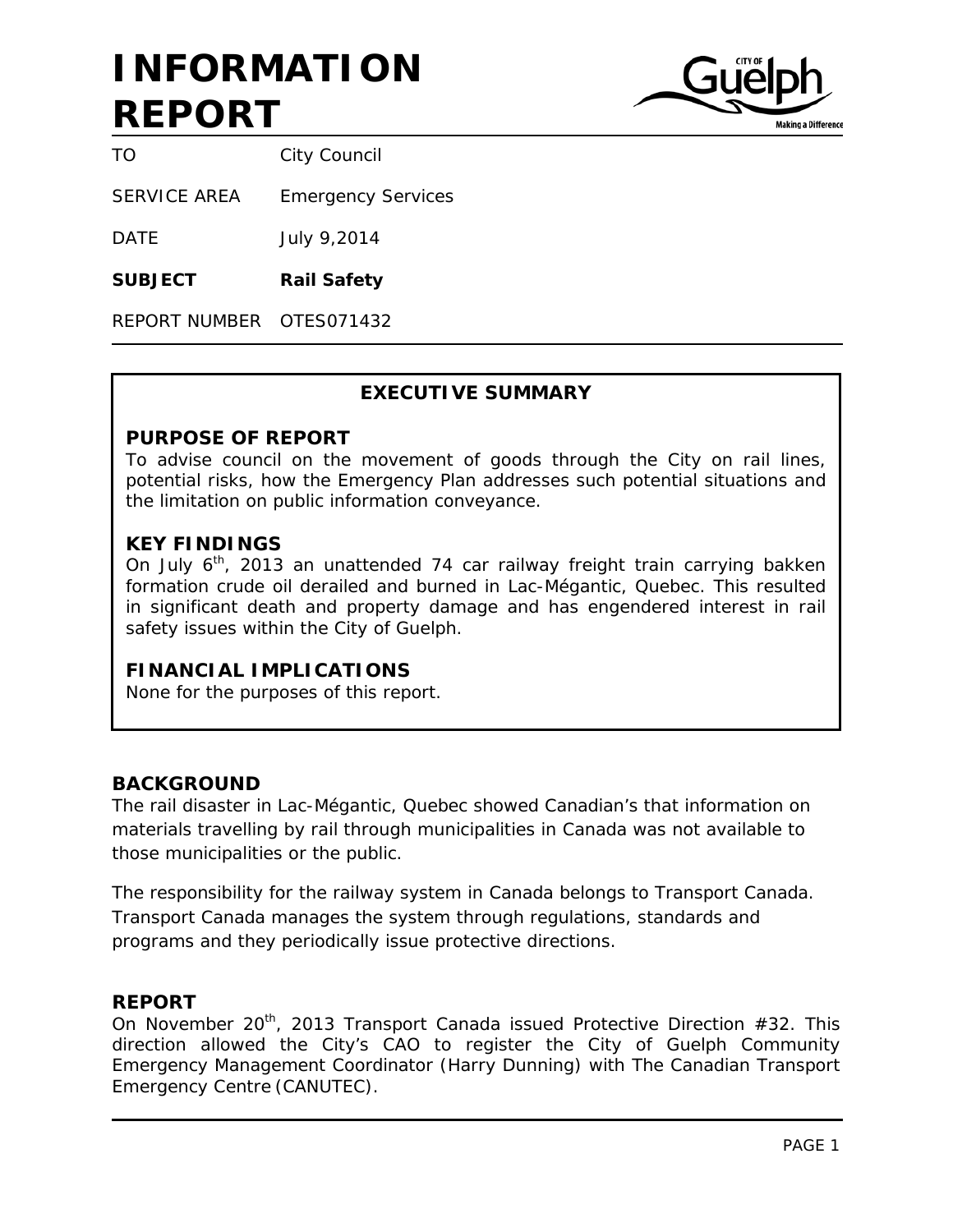

The result of that action is that any Canadian Class 1 railway company transporting dangerous goods through the City must provide a yearly aggregate information report on the nature and volume of the materials shipped through the community (by quarter). The information to be provided is only available to the Community Emergency Management Coordinator for emergency planning or response and cannot be shared with the public. Legal has reviewed the privacy requirements inherent in the Protective Direction.

Any information provided will be after the fact and there is no advance notice of dangerous goods moving through the City. To this date the City has received information from Guelph Junction Railway and the Canadian Pacific Railway as a result of Protective Direction #32. A determination is being made as to what departments can benefit from this information from an emergency planning or response perspective. Information will then be shared subject to the appropriate non-disclosure documentation.

Emergency Services in the City of Guelph has always been cognizant of the risks resulting from rail traffic in the community. Emergency Services Hazard Identification and Risk Assessment (reviewed annually) has for years rated 'hazardous materials release from a fixed or mobile site' as one of our top three community risks. This is reflected in the City of Guelph Emergency Response Plan.

The Guelph Fire Department has a trained and properly equipped hazmat team using hazardous materials technicians to mitigate releases. Fire Services have access to Material Safety Data Sheets (MSDS) which assist their decision making processes. Wastewater Services has Environmental Protection Officers who are hazardous materials technicians and who work hand and hand with the GFD hazmat team to mitigate hazardous materials releases.

In recent years there have been two significant emergency exercises looking at rail disasters. These exercises were held to train our Emergency Operations Control Group and their emergency management team how to deal with these types of situations. There has been further direct training for Site Incident Commanders on this issue. We have recently instituted the Incident Management System to better coordinate the response to any serious emergency or disaster.

Railway companies carry Emergency Response Assistance Plans (ERAP) for cars carrying most types of dangerous goods. These plans are recoverable by first responders attending a derailment or crash and specify how the railway and / or private response companies will attend and assist with response and clean-up. On April 23 $^{rd}$ , 2014 Transport Canada issued Protective Direction #33. This direction requires that more ERAP's be filed for certain types of fuels, etc. This will assist first responders and hazardous materials teams. Further the protective direction requires that certain types of rail cars be removed from service within a specified time. This will result in safer cars being used.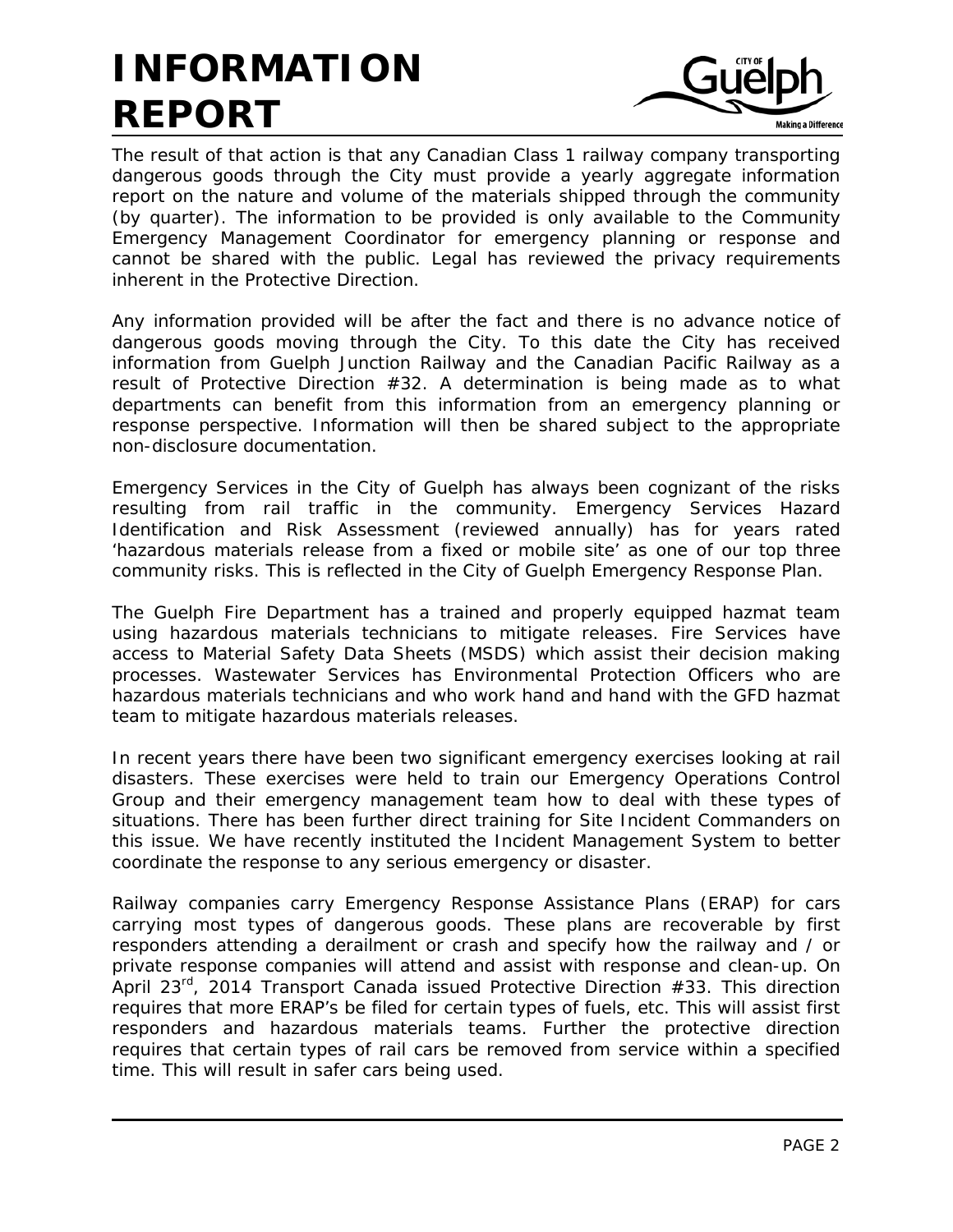

In the event of a rail emergency within the community today our first responders and emergency management team would respond, identify hazards, employ mitigation / containment procedures to protect the public and enlist the railway company, their contractors (through the ERAP's) and Transport Canada to assist with remediation and clean-up.

## **Guelph Junction Railway**

GJR has many options with the response to hazardous spills such as:

- GJR in conjunction with the local Fire Departments have devised an emergency response plan/procedure to accelerate response time and increase awareness.
- GJR, in a joint effort with the rail service provider and local fire departments have made an positive effort in spill management by utilizing the chemical facility (PDI) as a training ground for spill response and have access to the most up to date response equipment in order to improve response time and clean–up efforts safely.
- GJR has access to Class I emergency response teams trained for all rail related emergencies.
- GJR can also rely on the railway service provider for assisted support by utilizing their emergency response team as they are already on contract with the GJR.
- GJR based on 2013 statistics transported only 195 chemical rail cars.
- GJR has no immediate or future plans to transport highly volatile gasses, liquids or solids by rail such as what was disclosed in the Lac-Mégantic tragedy.

## **CORPORATE STRATEGIC PLAN**

3.1 Ensure a well-designed, safe, appealing and sustainable city.

### **DEPARTMENTAL CONSULTATION**

Emergency Services, Guelph Junction Railroad, Legal

### **COMMUNICATIONS**

N/A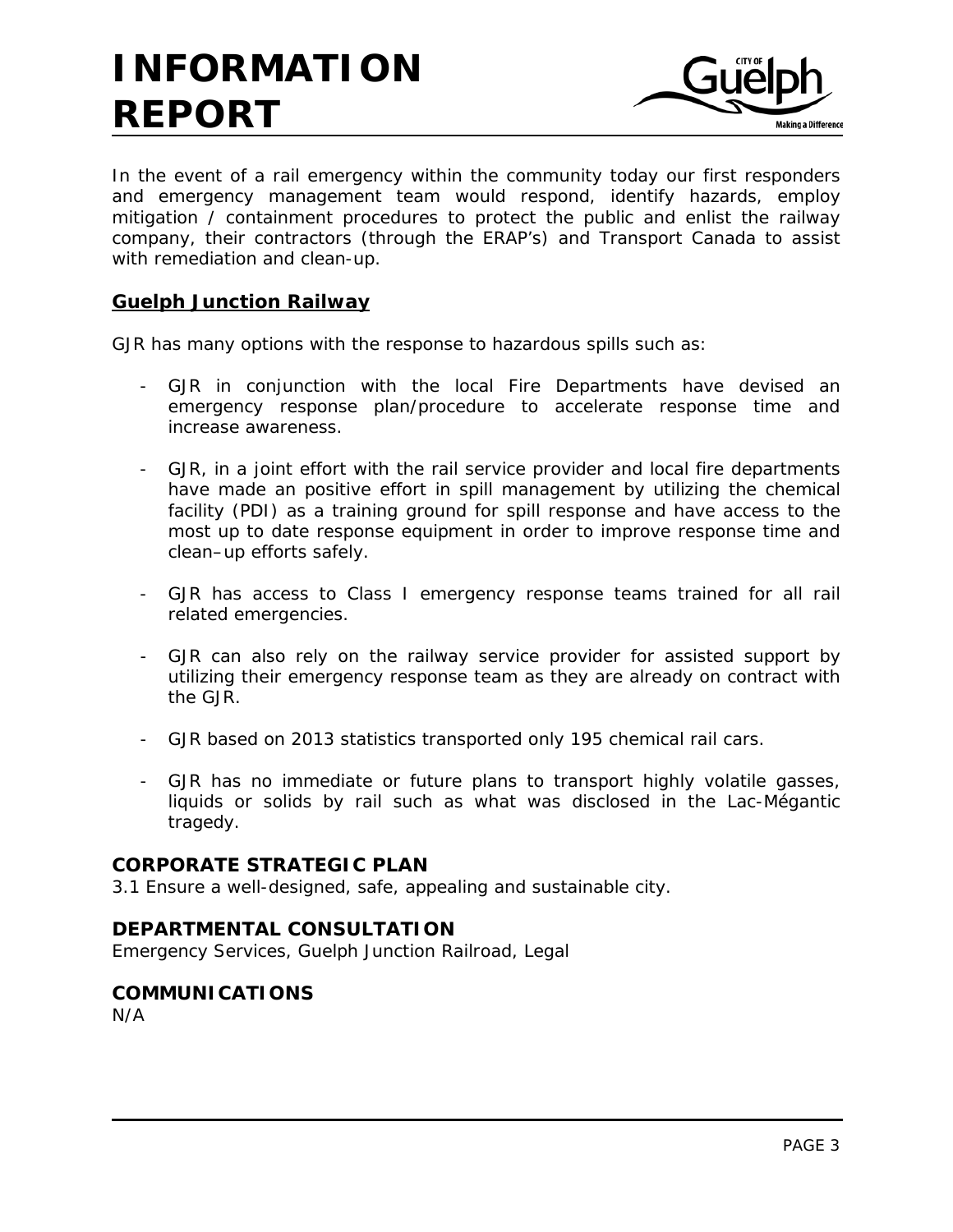

#### **FINANCIAL IMPLICATIONS**

None for the purposes of this report.

## **ATTACHMENTS**

None.

**Report Author:** Harry Dunning Manager of Administration & Emergency Preparedness Emergency Services

**\_\_\_\_\_\_\_\_\_\_\_\_\_\_\_\_\_\_\_\_\_\_\_\_\_\_ \_\_\_\_\_\_\_\_\_\_\_\_\_\_\_\_\_\_\_\_\_\_\_\_\_\_**

**Recommended By Approved By** Shawn Armstrong **Phil Meagher** General Manager **Acting, Executive Director** 519-822-1260 ext 2125 Services shawn.armstrong@guelph.ca

Emergency Services Operations, Transit and Emergency [phil.meagher@guelph.ca](mailto:phil.meagher@guelph.ca)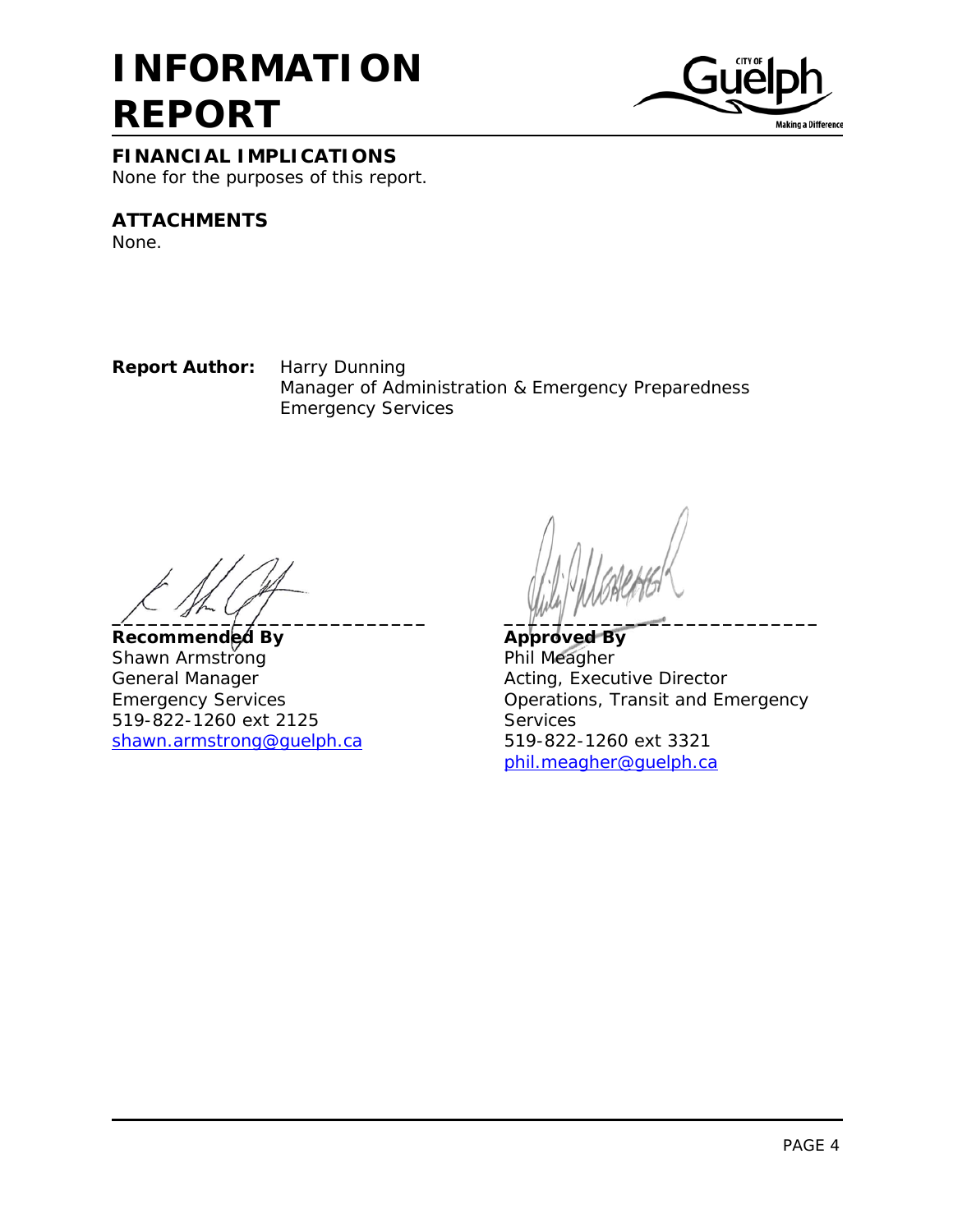

#### **Regular Meeting of Council** June 25, 2014

Moved By: Councillor Daryl O'Shea **Seconded By: Deputy Mayor Patrick Marion** 

**WHEREAS** Education is one of the largest assets that a municipality can provide to its residents in terms of offering quality of life and quality of community;

**AND WHEREAS** one of the challenges that small town and rural communities face are closures of both elementary and high schools in their communities;

**AND WHEREAS** the levels of Educational service and costs associated with said services are funded by the Province of Ontarlo:

**AND WHEREAS** the Ontario Government has not directly consulted nor communicated with small town rural Ontario municipalities being serviced by the School Boards in regards to school closures:

**AND WHEREAS** these potential closures are subject to an administrative School Board process called an Accommodation Review Committee (ARC);

AND WHEREAS there is lack of public trust in the Accommodation Review process as School Boards are not being held accountable for the recommendations of the ARC;

AND WHEREAS there is support from other small and rural municipalities to jointly lobby for a moratorium on all school closures until such time that the administrative process on accommodation reviews is completed by the Provincial Government;

NOW THEREFORE BE IT RESOLVED THAT the Town of Penetanguishene request the support of this resolution from all small town and rural Ontario municipalities that face or have faced the possibility of school closures within their municipalities;

**AND THAT** the Mayor is authorized to reach out to interested communities to form an alliance to approach the Provincial Government via the Ministry of Education and Ministry of Rural Affairs on this issue;

AND FURTHER THAT this joint effort request meetings with the Minister of Education and Minister of Rural Affairs at the upcoming Association of Municipalities of Ontario Conference to represent all supporting municipalities to clearly and directly communicate to the Province the concerns with the policies of local School Boards in reference to ARC processes;

AND FURTHER THAT said municipalities are encouraged to forward letters in support of this resolution to the Premier, Minister of Education, Minister of Rural Affairs, the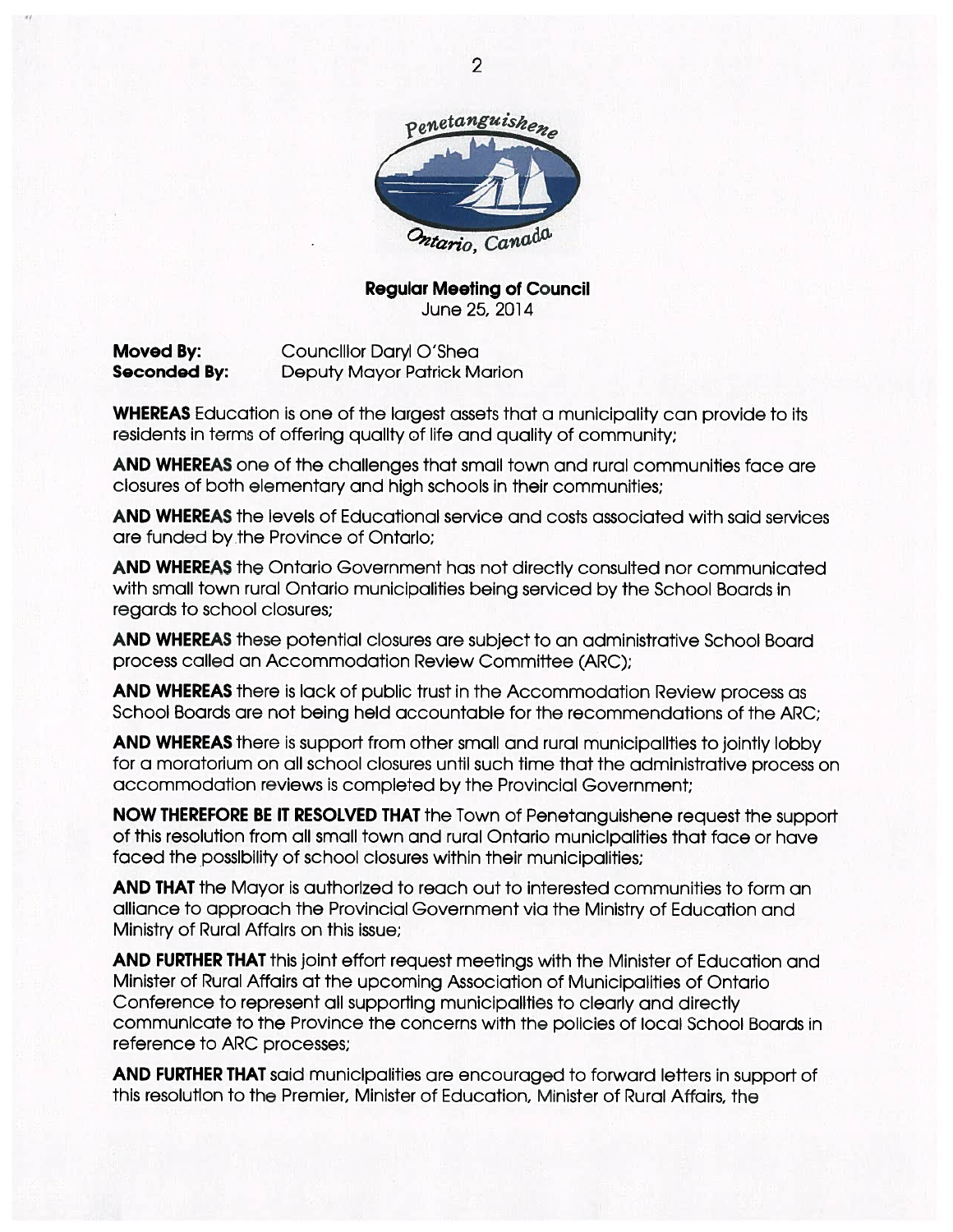Association of Municipalities of Ontario, the Federation Northern Ontario Municipalities, the association of Ontario Small Urban Municipalities and local Members of Provincial Parliament;

AND FINALLY THAT this resolution be forwarded to the appropriate government agencies and communities as outlined within.

## **CARRIED.**

**Mayor Gerry Marshall**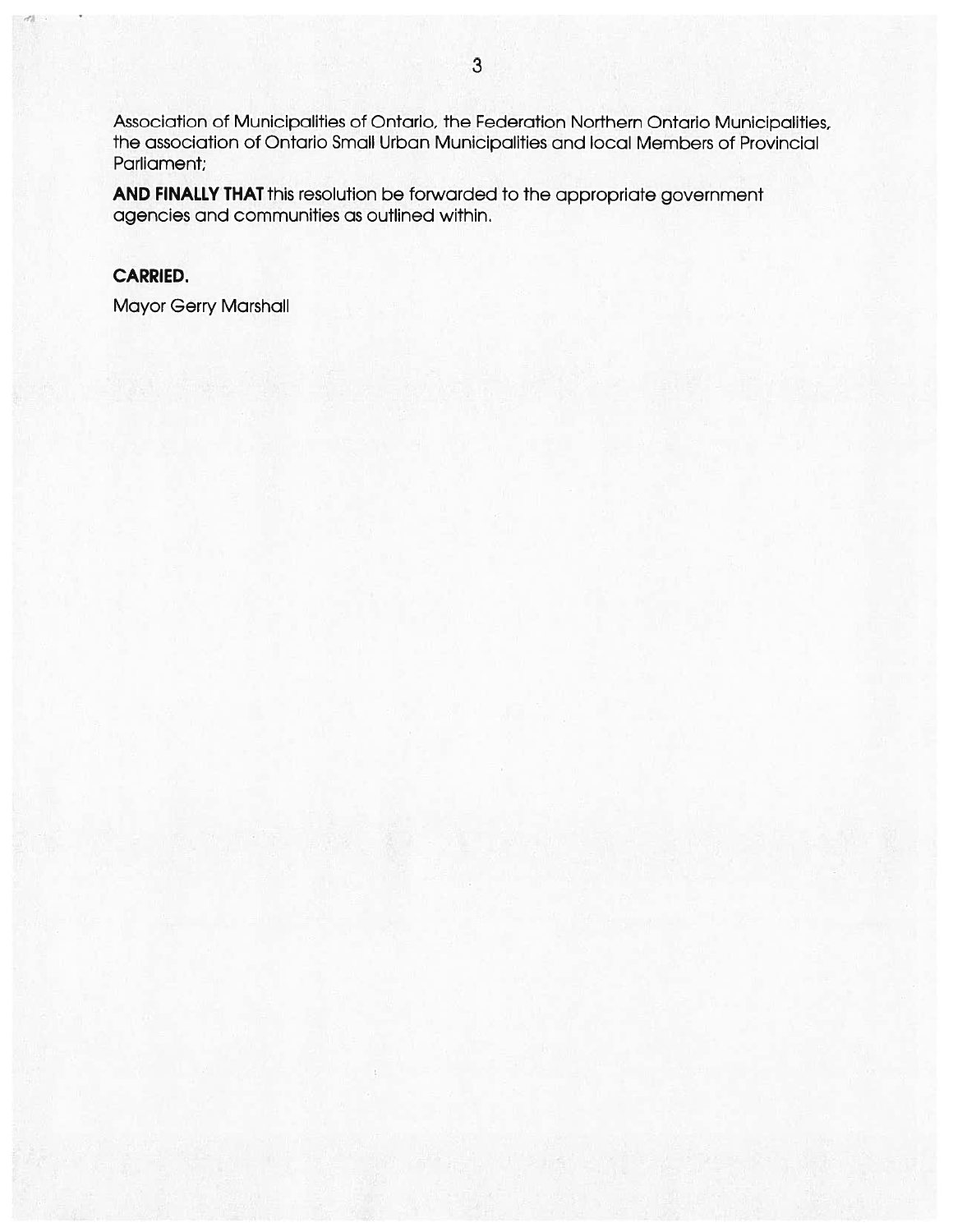www.HydroOne.com



Mayor Karen Farbridge July 4, 2014 and Members of Council City of Guelph City Hall, 1 Carden Street Guelph, ON N1H 3A1

**VIA EMAIL**

Dear Mayor Farbridge and Council:

#### **Guelph Area Transmission Refurbishment (GATR) Project: Hydro One hosting Public Open Houses in preparation for the start of construction**

Tel: 1-877-345-6799

Hydro One Networks Inc. (Hydro One) has received Ontario Energy Board approval to proceed with the Guelph Area Transmission Refurbishment (GATR) project. This project will help to meet increasing electricity demand in Guelph and the broader Kitchener-Waterloo-Cambridge-Guelph area while also increasing the reliability of the transmission system. Hydro One completed the Class Environmental Assessment and associated public consultation process for this project in October 2012. The target in-service date for the GATR project facilities is spring 2016.

Within the City of Guelph, the GATR project involves upgrading a five-kilometre section of the existing Hydro One transmission line between CJE Junction (Wellington St W and Hanlon Pkwy area) and Campbell Transformer Station at 460 Edinburgh Road North. Preparatory work along the transmission corridor could begin in August, with construction slated to start in the fall. As such, Hydro One is holding two Public Open Houses on July 16 and on July 28, from 5 p.m. to 8 p.m. at the West End Community Centre to discuss plans for construction of the new transmission line. Please find attached a copy of the Open House invitation and reference map being distributed this week to residents and commercial/industrial owners and occupants along this transmission corridor.

The GATR project also includes the installation of new transformers, breakers and switches and association transmission line work at Hydro One's Cedar Transformer Station (TS) at 255 Edinburgh Road South. Work at Cedar TS is also scheduled to begin this fall. A separate Open House will be organized at that time to discuss construction activities with residents who live near this station.

Hydro One's project team is working with Guelph Hydro to ensure coordination and continuity of electricity supply to all customers while this project is underway, and with City staff to obtain all necessary easements, permits and approvals. We are committed to keeping community members informed and working with them to minimize disruption resulting from construction activities. If Council requires further information, please do not hesitate to contact me at 1-877-345-6799.

Sincerely,

Chlepibere

Carrie-Lynn Ognibene Sr. Advisor, Corporate Relations

Attach.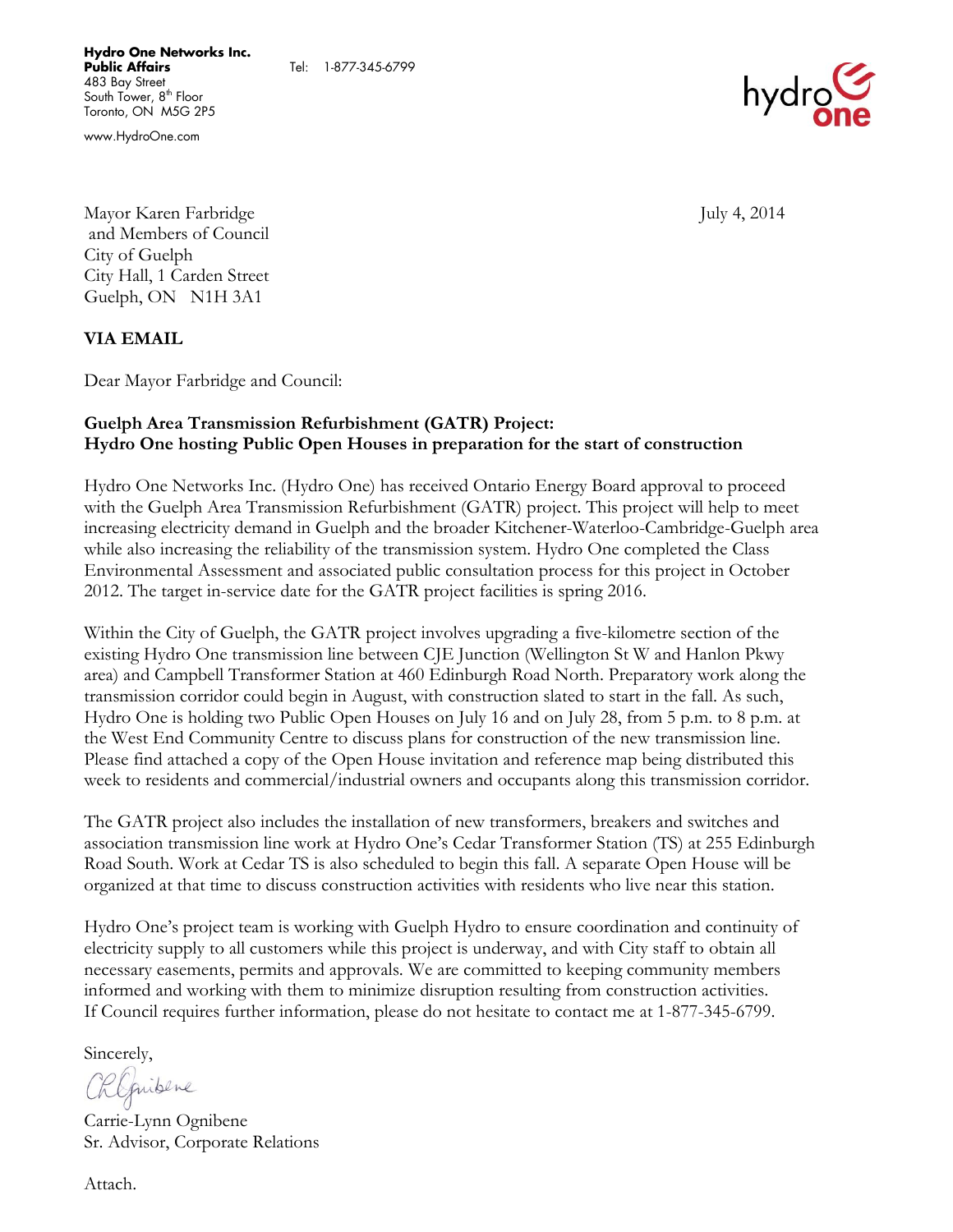

## **You're invited to an Open House**

**Learn about Hydro One's transmission line upgrade in your area**

Hydro One Networks Inc. (Hydro One) is busy planning for the construction phase of the Guelph Area Transmission Refurbishment (GATR) project. This project will help reinforce the electricity supply to accommodate growth in Guelph and the surrounding areas. Part of this project involves upgrading a five-kilometre section of an existing transmission line, as shown on the map on the reverse.

We'll be starting preparatory work along sections of the transmission corridor in August. In advance of construction, we're inviting residents and businesses in the vicinity of the transmission corridor to drop into one of our Public Open Houses.

## **PLEASE JOIN US ON:**

| Wednesday, July 16, 2014 | or | <b>Monday, July 28, 2014</b> |
|--------------------------|----|------------------------------|
| 5:00 p.m. $-$ 8:00 p.m.  |    | $5:00$ p.m. – $8:00$ p.m.    |

## **Location: Lion's Room, West End Community Centre, 21 Imperial Road S.**

Members of our project team will be on hand to review the proposed location for the new transmission structures and to provide detailed information about the construction activities and schedule, hours of work, temporary access routes for work vehicles and equipment, traffic control and safety measures. Our project team will also be pleased to answer your questions and discuss how to best communicate with you during the construction of this important project.

**For more information, please contact:** Carrie-Lynn Ognibene / Ani Bekmezian Hydro One Community Relations Tel: 1-877-345-6799 Email: Community.Relations@HydroOne.com **[www.HydroOne.com/projects](http://www.hydroone.com/projects)**